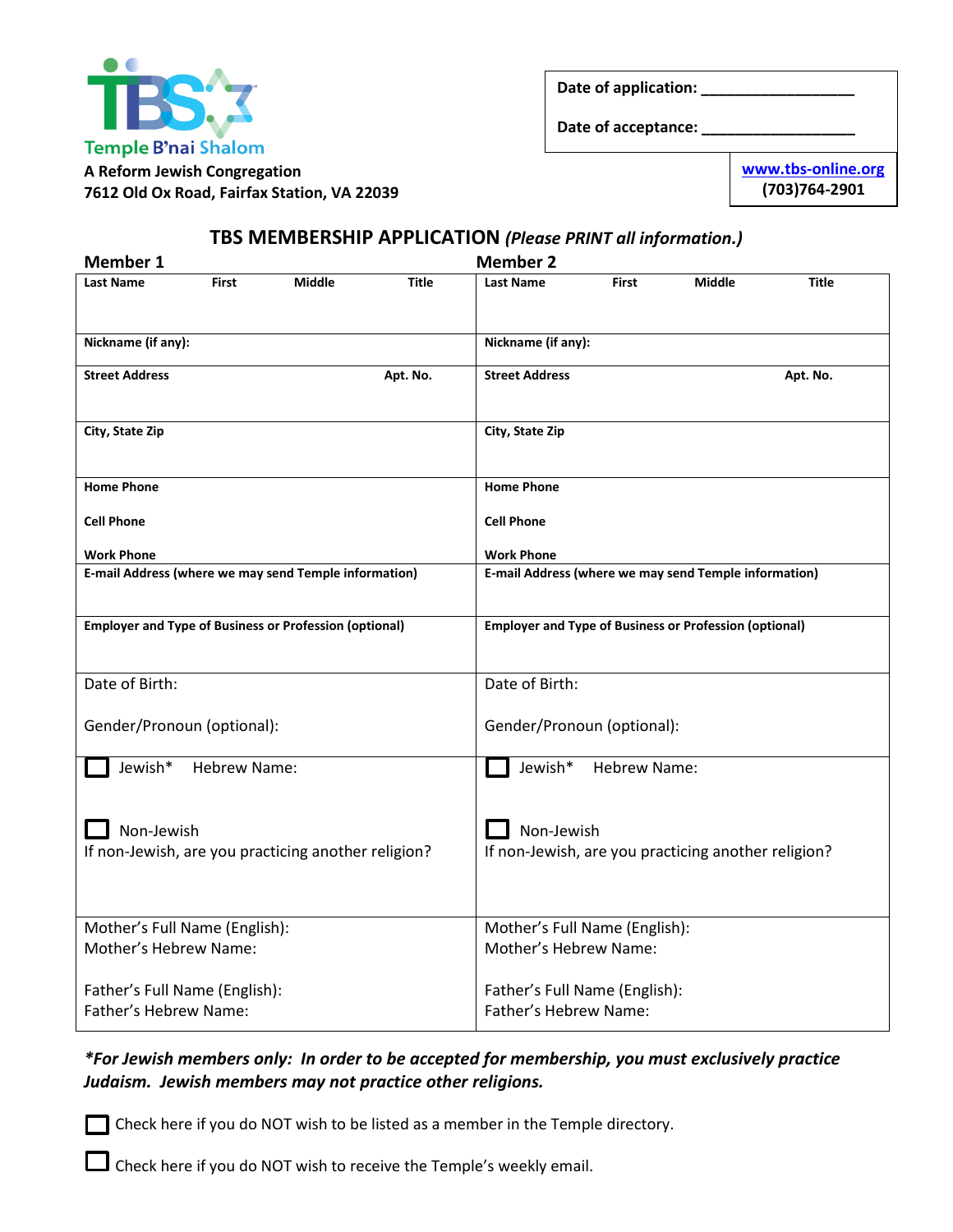| Marital Status: Married/Partnered (date: _____________                           |                    |                                |               | <b>Single</b>   | Widowed | <b>Divorced</b>                    | Separated                      |
|----------------------------------------------------------------------------------|--------------------|--------------------------------|---------------|-----------------|---------|------------------------------------|--------------------------------|
|                                                                                  |                    |                                |               |                 |         |                                    |                                |
|                                                                                  |                    |                                |               |                 |         |                                    |                                |
| How did you hear about Temple B'nai Shalom? Web Search   Ad (where?) ___________ |                    |                                |               |                 |         |                                    |                                |
| $\Box$ Friend (who?) $\Box$ Yellow Pages $\Box$ Other (please be specific)       |                    |                                |               |                 |         |                                    |                                |
| Dependent Children*<br>Please provide the following for each dependent child.    |                    |                                |               |                 |         |                                    |                                |
| <b>Child's Name</b>                                                              | Gender/<br>Pronoun | <b>Birthdate</b><br>(mm/dd/yy) | Grade<br>in   | Name of School? |         | <b>Will Child</b><br><b>Attend</b> | <b>Hebrew Name</b><br>(if any) |
|                                                                                  | (Optional)         |                                | <b>School</b> |                 |         | <b>Religious</b><br>School?        |                                |
|                                                                                  |                    |                                |               |                 |         |                                    |                                |
|                                                                                  |                    |                                |               |                 |         |                                    |                                |
|                                                                                  |                    |                                |               |                 |         |                                    |                                |
|                                                                                  |                    |                                |               |                 |         |                                    |                                |
|                                                                                  |                    |                                |               |                 |         |                                    |                                |
|                                                                                  |                    |                                |               |                 |         |                                    |                                |

**Are all children exclusively practicing Judaism? Yes or No (please circle)**

**If not, please indicate the child's name and religious affiliation: \_\_\_\_\_\_\_\_\_\_\_\_\_\_\_\_\_\_\_\_\_\_\_\_\_\_\_\_\_\_\_**

*\*Children are eligible for our religious school only if they are being raised exclusively as Jews.*

### **Yahrzeits**

**Please fill in the information below and the name of the departed will be memorialized at Shabbat services following the anniversary of his or her death. You will be notified prior to the date of the service.**

| <b>Name of Deceased</b> | <b>Relationship to Family</b><br>(e.g., father of wife,<br>mother of husband, etc.) | <b>English Date of Death</b><br>(mm/dd/yy) | <b>Observe Hebrew or English Date?</b><br>(please circle) |                |
|-------------------------|-------------------------------------------------------------------------------------|--------------------------------------------|-----------------------------------------------------------|----------------|
|                         |                                                                                     |                                            | <b>Hebrew</b>                                             | <b>English</b> |
|                         |                                                                                     |                                            | <b>Hebrew</b>                                             | <b>English</b> |
|                         |                                                                                     |                                            | <b>Hebrew</b>                                             | <b>English</b> |
|                         |                                                                                     |                                            | <b>Hebrew</b>                                             | <b>English</b> |
|                         |                                                                                     |                                            | <b>Hebrew</b>                                             | <b>English</b> |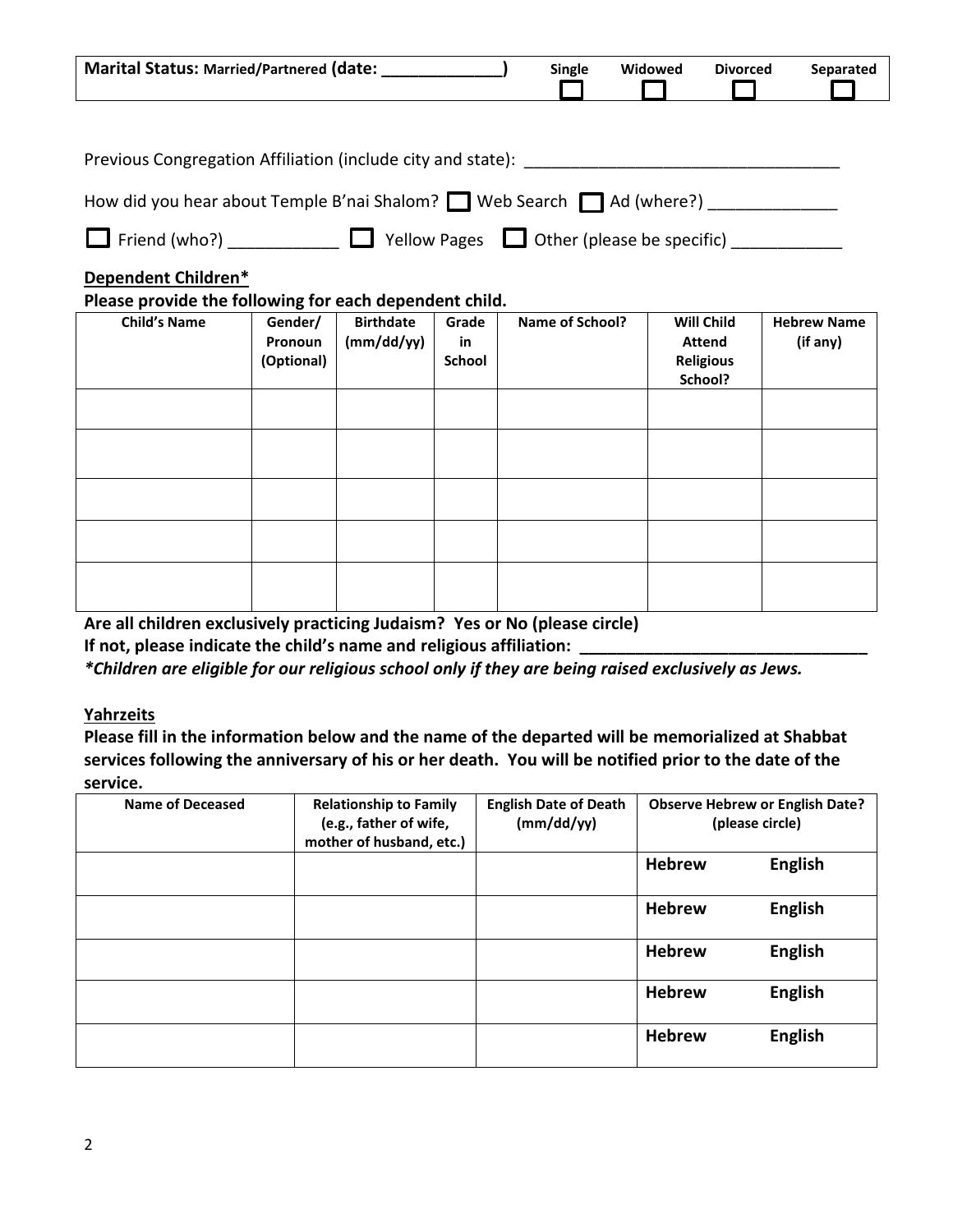### **Prayerbook Fund**

**All new members are required to make a \$54 donation to the Prayerbook Fund. A bookplate will be placed in a Torah Commentary or Prayerbook if a dedication is included on this form.**

|  | I would like to dedicate a volume: (pick one) |  |
|--|-----------------------------------------------|--|
|--|-----------------------------------------------|--|

**In memory of \_\_\_\_\_\_\_\_\_\_\_\_\_\_\_\_\_\_\_\_\_\_\_\_\_\_\_\_**

**In honor of \_\_\_\_\_\_\_\_\_\_\_\_\_\_\_\_\_\_\_\_\_\_\_\_\_\_\_\_\_\_**

### **Membership Categories (Select One)**

 **Family/Couple/Single\*** 

 **Young Couple/Single (up to, and including, age 32)\*** 

 **Senior Couple/Single\*** 

**L'Dor V'Dor\*\* (unmarried, no children…child of member, age 23-29)**

 **L'Dor V'Dor\*\* (unmarried, no children…child of member, age 30-35)**

### **Special Membership Categories**

 **Active Military\***

 **Associate Family/Couple/Single (must reside outside 60 mi. radius; full membership)\***

 **Corresponding (must reside outside 60 mi. radius; limited membership…see note below)\*\*\***

 **Kehilla\*\*\* (through JCCNV…limited membership…see note below)**

 **Dependent Senior Parent\*\*\* (for parent completely financially dependent on you)**

**\*\$180 application fee (fully applicable to dues) paid with Membership Application**

**\*\*Full payment of dues with Membership Application**

**\*\*\*No payment due with Membership Application**

#### *Note regarding membership dues*

*While dues may be billed monthly, quarterly, or annually, at the member's option, the total annual amount represents the member's obligation to Temple B'nai Shalom for that membership year and must be paid in full. (Unless you have children in our Religious School, if you join between October 1 and June 30, you will pay dues for the quarter in which you join, plus the rest of the membership year.)* 

#### *Note regarding limited memberships*

**\_\_\_\_\_\_\_\_\_\_\_\_\_\_\_\_\_\_\_\_\_\_\_\_\_\_\_\_\_\_\_\_\_** 

*Please be advised that limited membership means no life cycle events or rabbinic services.*

#### **Billing**

**Please select how you wish to be billed for membership dues:**

 **Monthly** Quarterly (Jul. 1, Oct. 1, Jan. 1, Apr. 1)  $\Box$  Annually (Jul. 1)

**We send dues billing statements via email. Please provide the best email address for us to send them to here:** 

**1** If you prefer to have the statements sent by regular mail service, please check this box.

*Please note that you will have the ability with ShulCloud, our billing database, to easily pay via secure link from the emailed statement, and also to set up a billing schedule. If you use this process to pay your dues, there will be no fee assessed for ACH payments and a 2.5% fee assessed for Credit Card payments.*